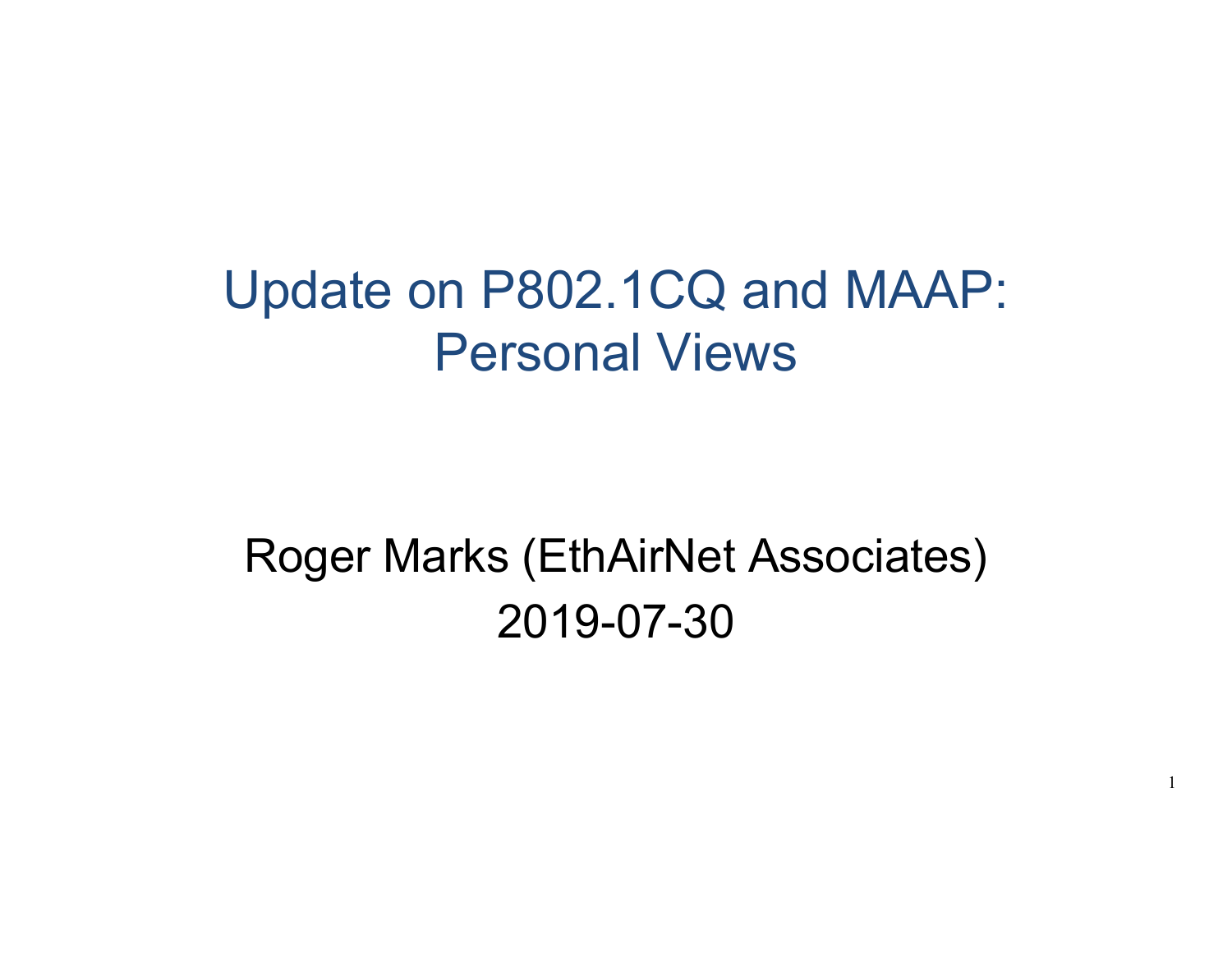## P802.1CQ

- Project for standard on "Multicast and Local Address Assignment"
- Active since 2016, but progress was slow
	- Assigned to two different Task Groups, each of which is now inactive
	- Good progress starting around 2018
	- Assigned to 802.1 TSN Task Group as of July 2019
	- Has been communicating with IEEE 1722 WG on MAAP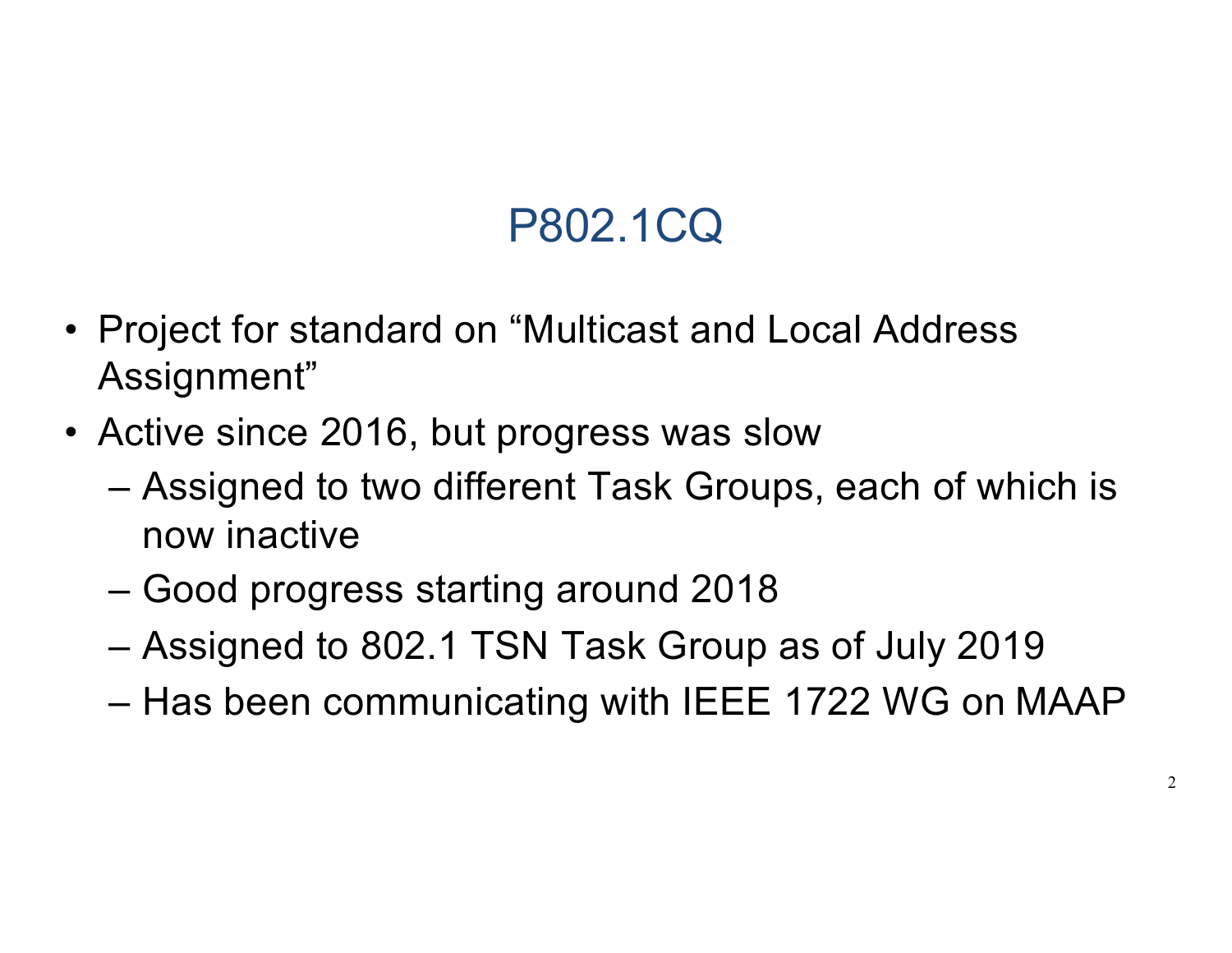#### P802.1CQ PAR

- P802.1CQ: "(Draft) Standard for Local and Metropolitan Area Networks: Multicast and Local Address Assignment"
	- Approved 2016-02-05; Times out 2020-12-31
	- [https://mentor.ieee.org/omniran/dcn/19/omniran-19-0033-00-00TG.p](https://mentor.ieee.org/omniran/dcn/19/omniran-19-0033-00-00TG.pdf)df
- CSD
	- [https://mentor.ieee.org/802-ec/dcn/15/ec-15-0105-01-ACSD-802-1cq.p](https://mentor.ieee.org/802-ec/dcn/15/ec-15-0105-01-ACSD-802-1cq.pdf)df
- Scope: *This standard specifies protocols, procedures, and management objects for locally-unique assignment of 48-bit and 64-bit addresses in IEEE 802 networks. Peer-to-peer address claiming and address server capabilities are specified.*
- *Need: Currently, global addresses are assigned to most IEEE 802 end station and bridge ports. Increasing use of virtual machines and Internet of Things (IoT) devices could exhaust the global address space. To provide a usable alternative to global addresses for such devices, this project will define a set of protocols that will allow ports to automatically obtain a locally-unique address in a range from a portion of the local address space. Multicast flows also need addresses to identify the flows. They will benefit from a set of protocols to distribute multicast addresses. Peer-to-peer address claiming and address server capabilities will be included to serve the needs of smaller (e.g. home) and larger (e.g. industrial plants and building control) networks.*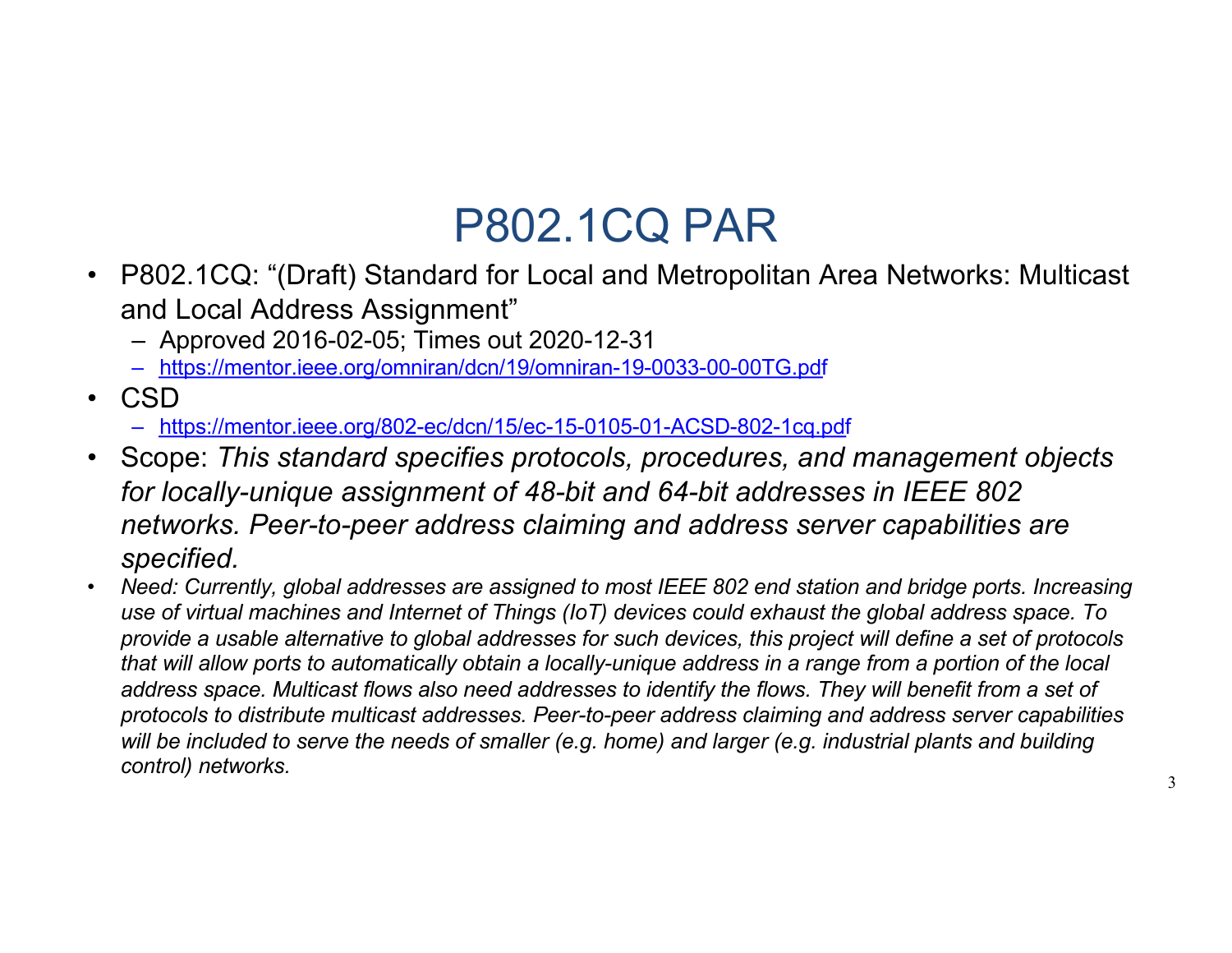## P802.1CQ: Key Developments

- 2016-01
	- DCB drafted Table of Contents and named an Editor (Marks)
- 2016-02-16
	- Editor created D0.1 containing the draft Table of Contents
- 2018-03
	- 802.1 WG Chair closed DCB TG and moved P802.1CQ to OmniRAN TG
- 2019-07
	- 802.1 Acting WG Chair moved P802.1CQ to TSN TG
	- Editor established project web page under TSN (2019-07)
		- [https://1.ieee802.org/tsn/802-1c](https://1.ieee802.org/tsn/802-1cq/)q/
		- See web page for contribution list
	- Editor's Draft D0.2 based on contributions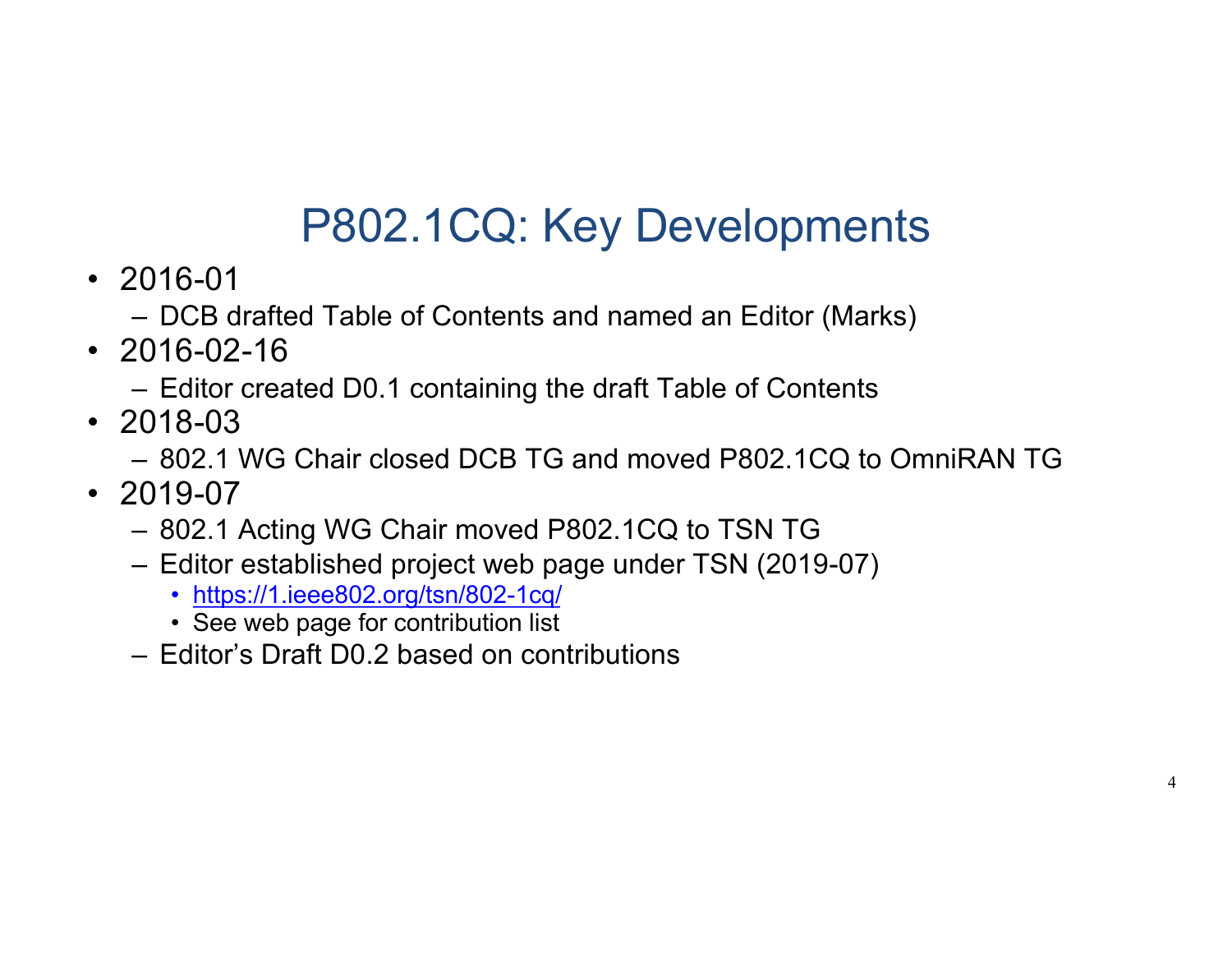#### Proposed Schedule

- Difficult to complete work before PAR timeout (Dec 2020)
- Hope to gain more participation and interest from TSN
- Aim for:
	- TG ballot November 2019
	- WG ballot March 2020
	- SA ballot November 2020
		- and PAR extension
	- Conclude July 2021
- Schedule to be discussed in TSN
- Teleconferences to be scheduled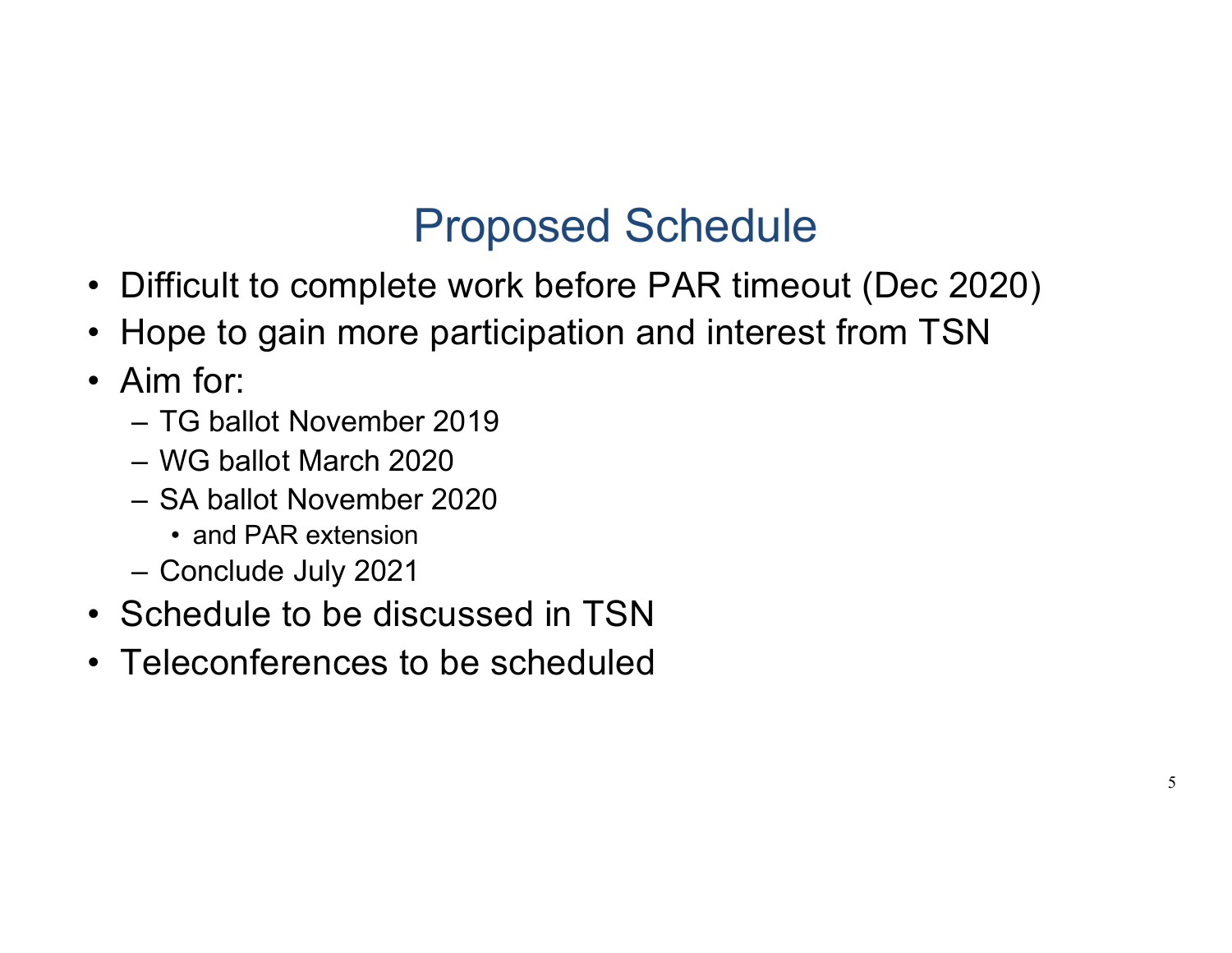#### IEEE Std 1722 MAAP Communications

- 2019-03
	- Presented "Investigating the Multicast Usage Model for P802.1CQ" to 802.1 TSN TG, requesting views on the role of IEEE 1722 "MAC Address Acquisition Protocol" (MAAP)
		- omniran-19-0009-02
	- Liaison from 802.1 to IEEE 1722 Working Group
		- omniran-19-0017-01
- 2019-07
	- Response from IEEE 1722 WG
		- "During the development of MAAP, it was realized by the group, that IEEE 802.1 would be a better keeper of this standard if it ever needed to be enhanced and/or improved."
		- P802.1CQ Editor has drafted a response to encourage an 802.1 response 2019-07-18
	- Reply from 802.1
		- Dr[aft: http://ieee802.org/1/files/public/docs2019/liaison-response-IEEE-1722-MAC-allocation-0719-v01.p](http://ieee802.org/1/files/public/docs2019/liaison-response-IEEE-1722-MAC-allocation-0719-v01.pdf)df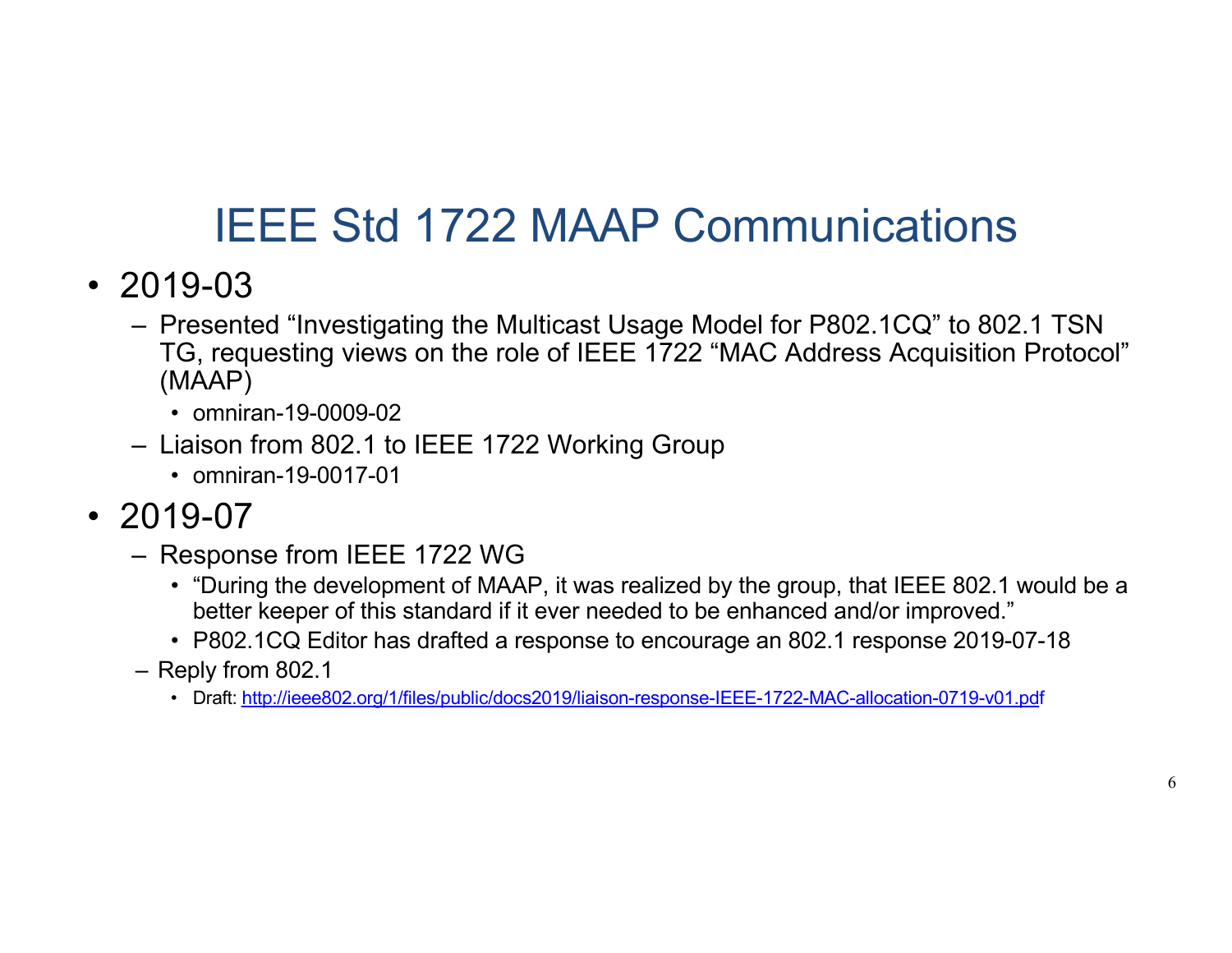### Personal Views on July 18 Draft Liaison to 1722

- P802.1CQ was assigned to TSN, and a draft is available
- Will provide claiming-based and server-based protocols
	- PALMA-S: client-server method based DHCP
	- PALMA-C: claiming method based on MAAP
- could make normative reference to MAAP, or…
- open to adopting and maintaining MAAP, ensuring backward compatibility and alignment with PALMA-C
	- PALMA-C and MAAP could be separate, with common parts
	- PALMA-C need not generally use the MAAP reserved address range
	- may differ in the message format
		- 1722 message format may be large for 802.1, especially the unused 8-byte Stream ID
- P802.1CQ Editor will offer a personal presentation on July 30
- Should develop a list of issues to be decided if the transfer of MAAP into P802.1CQ is to proceed
- Hope to exchange drafts (and share IEEE Std 1722 to 802.1)
	- And share IEEE 1722 source files with P802.1CQ editor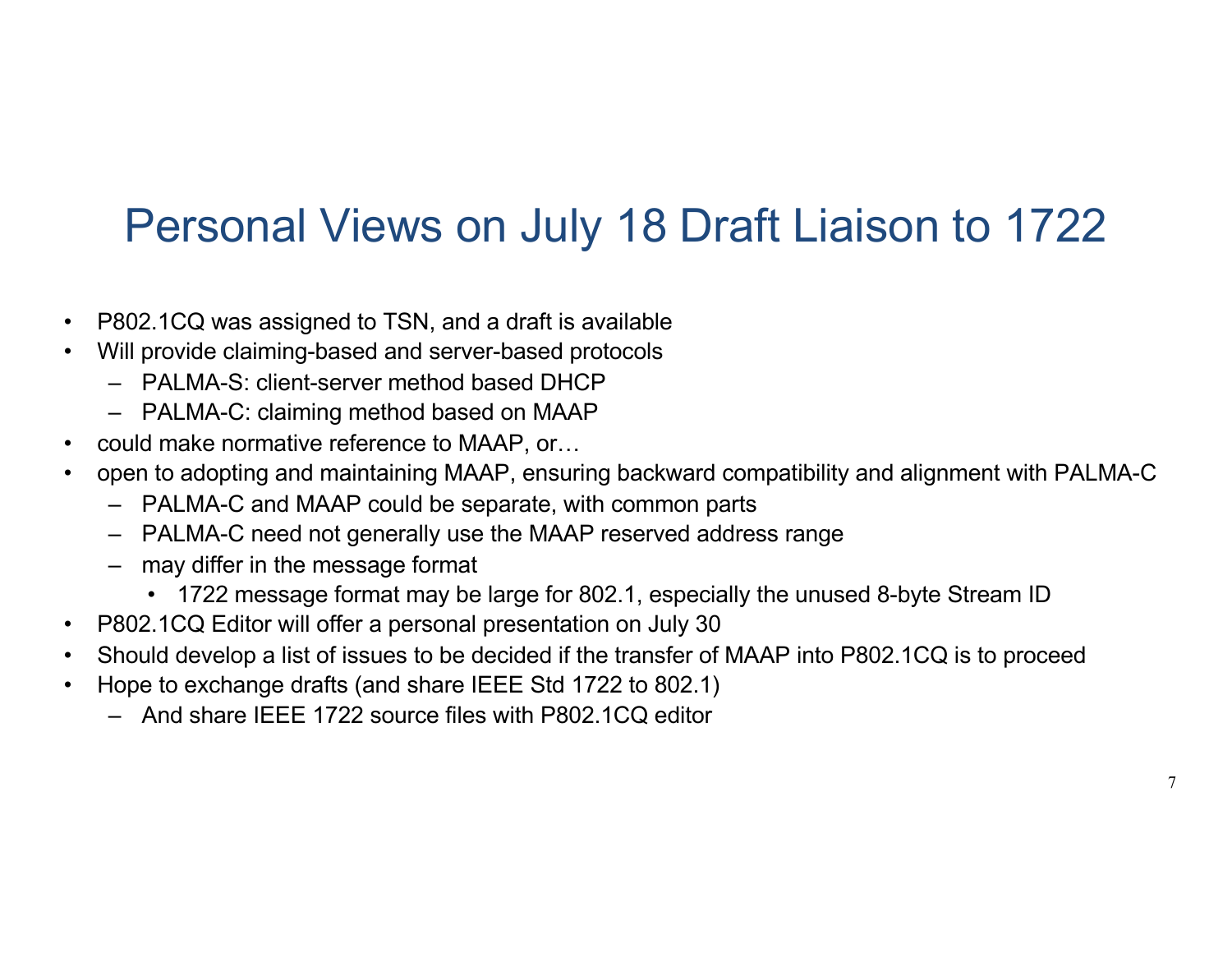#### P802.1CQ/MAAP Issue List

- Will AVTP EtherType (22F0) be assigned to IEEE?
- Will MAAP be moved to 802.1CQ, or invoked by reference?
- Will MAAP be a subset of the more general PALMA-C?
- Will PALMA-C use the AVTP EtherType?
- Will MAAP subtype (FE) be assigned to 802.1CQ?
- Will a few additional AVTP subtypes be assigned to 802.1CQ?
- "Reserved MAAP MAC addresses" are reserved for 1722 and use the 1722 OUI; this material need not be transferred (P802.1CQ needs to avoid these addresses are not used)
- What will be the sequence of actions?
- How will 1722 participants ensure that MAAP is handled properly?